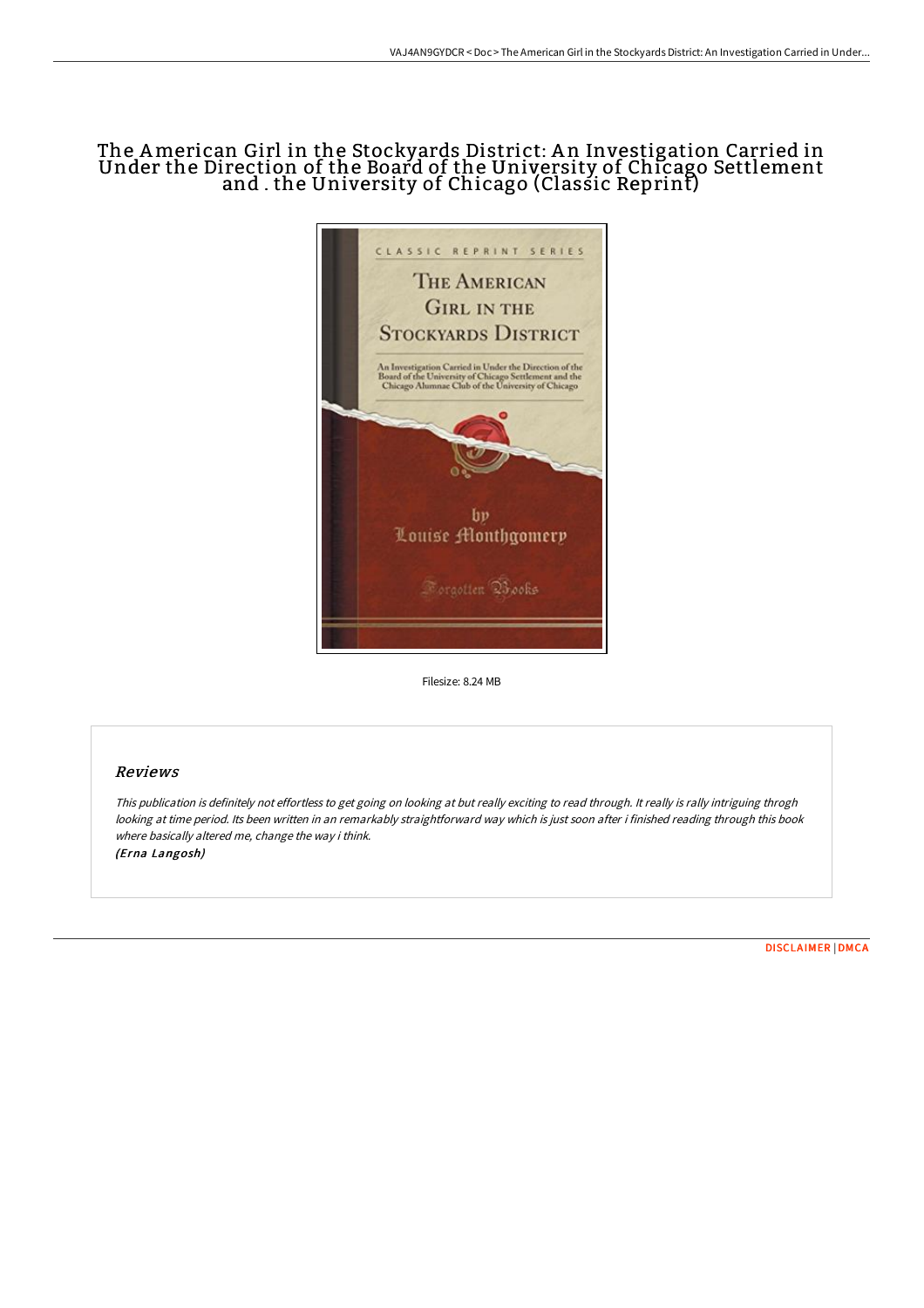## THE AMERICAN GIRL IN THE STOCKYARDS DISTRICT: AN INVESTIGATION CARRIED IN UNDER THE DIRECTION OF THE BOARD OF THE UNIVERSITY OF CHICAGO SETTLEMENT AND . THE UNIVERSITY OF CHICAGO (CLASSIC REPRINT)



To get The American Girl in the Stockyards District: An Investigation Carried in Under the Direction of the Board of the University of Chicago Settlement and . the University of Chicago (Classic Reprint) PDF, make sure you refer to the hyperlink under and download the document or have accessibility to additional information which might be related to THE AMERICAN GIRL IN THE STOCKYARDS DISTRICT: AN INVESTIGATION CARRIED IN UNDER THE DIRECTION OF THE BOARD OF THE UNIVERSITY OF CHICAGO SETTLEMENT AND . THE UNIVERSITY OF CHICAGO (CLASSIC REPRINT) book.

Forgotten Books. Paperback. Condition: New. This item is printed on demand. 86 pages. Dimensions: 9.0in. x 6.0in. x 0.2in.Excerpt from The American Girl in the Stockyards District: An Investigation Carried in Under the Direction of the Board of the University of Chicago Settlement and the Chicago Alumnae Club of the University of ChicagoIn the stockyards district, as in every other foreign industrial community, the American-born girl lives between two determining influences, the unseen traditions of the Old World and the visible customs of the New. The foreign parent and the American child are under one roof, struggling with the misunderstandings common to age and youth but intensified by the natural desire of the one to cling to inherited standards and by the strong young will of the other to be a vital part of the present generation. It is the purpose of this survey to consider some of the phases of this difficult environment and in dealing with them to reveal as far as possible the mental attitudes of both parent and child as they affect the future of the potential woman. The 900 families who form the background of the study have been known to the University of Chicago Settlement for a period extending into the past from one to eight years. The recorded facts are recent, having been secured between November 1, 1911, and September 1, 1912. Their interpretation rests, not alone upon the statistical evidence of a single investigation, but upon the cumulative knowledge gained through eight years of daily contact with the life of the neighborhood. Within this group of 900 families, 500 girls were selected from whom it was possible to obtain with a fair degree of accuracy the information needed to throw light upon the topics under consideration. No girl who at any time...

 $\mathbf{r}$ Read The American Girl in the Stockyards District: An [Investigation](http://www.bookdirs.com/the-american-girl-in-the-stockyards-district-an-.html) Carried in Under the Direction of the Board of the University of Chicago Settlement and . the University of Chicago (Classic Reprint) Online R Download PDF The American Girl in the Stockyards District: An [Investigation](http://www.bookdirs.com/the-american-girl-in-the-stockyards-district-an-.html) Carried in Under the Direction of the Board of the University of Chicago Settlement and . the University of Chicago (Classic Reprint)